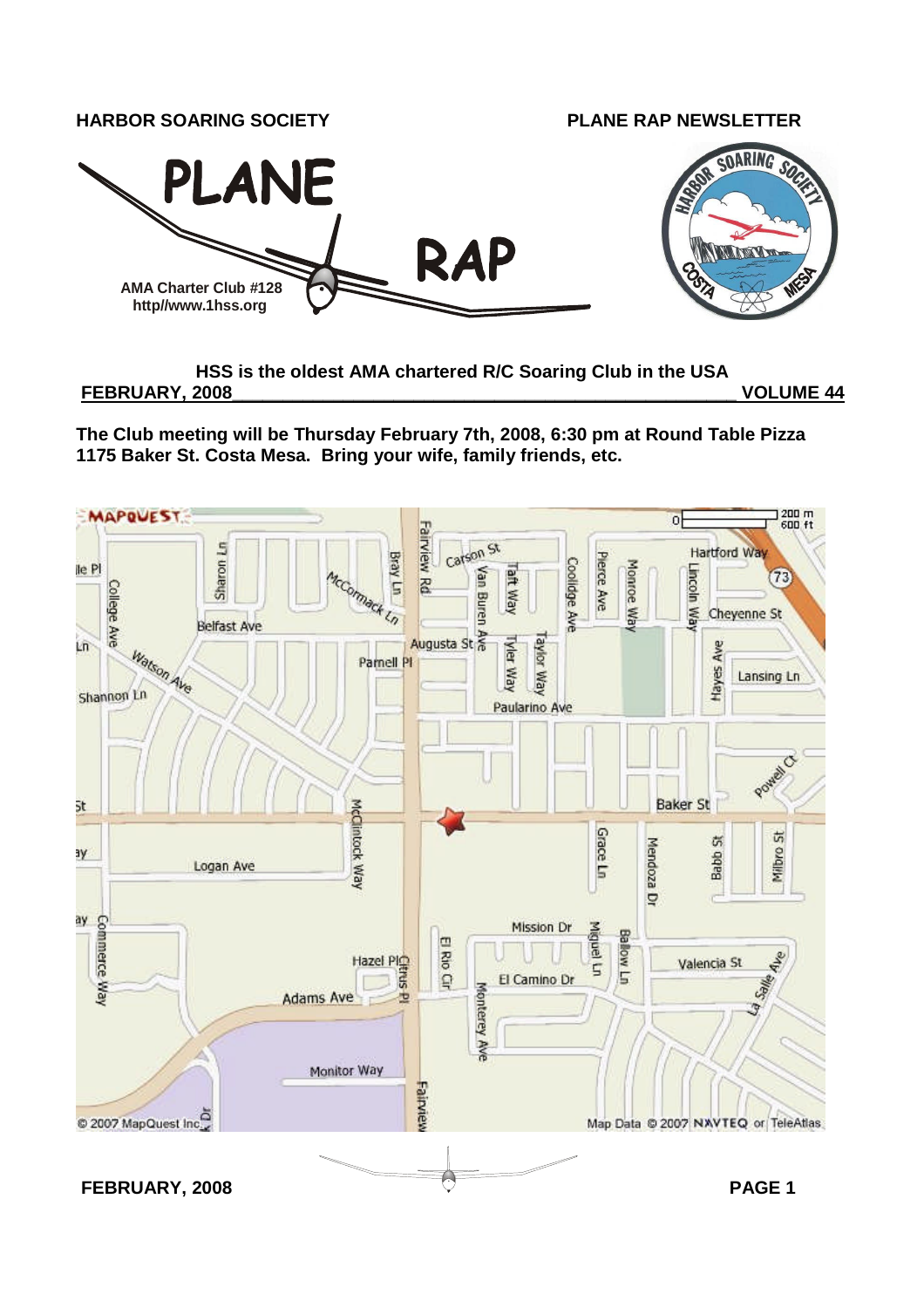## **Interesting Stuff & Links**

ELECTRIC MOTOR DRIVE MAGNETS

A permanent magnet alloy being developed by scientists at the U.S. Department of Energy's Laboratory in Ames, Iowa, promises high-temperature performance for next-generation drive motors for electric

vehicles. The alloy retains much of its magnetic strength at 200 degrees C to help make electric drive motors more efficient and cost-effective.

According to Ames senior metallurgist and Iowa State University adjunct professor Iver Anderson, current-generation magnets lose much of their magnetic energy at fairly modest temperatures and operate at half of their power once they reach 100 to 125 degrees C. He explained that the

most desirable permanent-magnet materials are neodymium-iron-boron magnet materials based on a

2-14-1crystal structure. "Our challenge was to design a high-performance 2-14-1 permanent magnet alloy that would operate with good magnetic strength at 200 degrees C," said Anderson.

The alloy developed by the Ames scientists uses a mixed rare earth composition. "We used a combination of neodymium, yttrium and dysprosium because they all form 2-14-1 crystal structures," said

Anderson. "Together they have much less degradation of their magnetic properties with temperature due to the influence of the yttrium and dysprosium. The alloy lends itself to injection molding, making it economically feasible for mass-producing electric drive motors.

Visit http://link.abpi.net/l.php?20080115A3 to learn more.

The US F3J Soaring Team will be competing in the world championships June 30-July 5th, 2008 in Turkey, with HSS member, Ben Clerx, as one of the senior pilots. The team is selling raffle tickets and merchandise to help fund the trip. Please check out their website (USF3JTeam.com) for pilot biographies (3 senior pilots, 3 junior pilots and 1 2006 returning junior world champion), merchandise and raffle tickets. The plan is for the website to also report daily contest results. The team appreciates your support in their quest to bring home the gold.

Thanks Ben Clerx

Interesting link!!!! http://www.codeonemagazine.com/test/archives/2007/articles/jan\_07/cockpits/cockpits.html

For those of you who have a FUTABA FASST SYSTEM heads up check out this website and their advisory:

http://2.4gigahertz.com/techsupport/service-advisory-tm7-7c-6ex.html

**FEBRUARY, 2008 PAGE 2**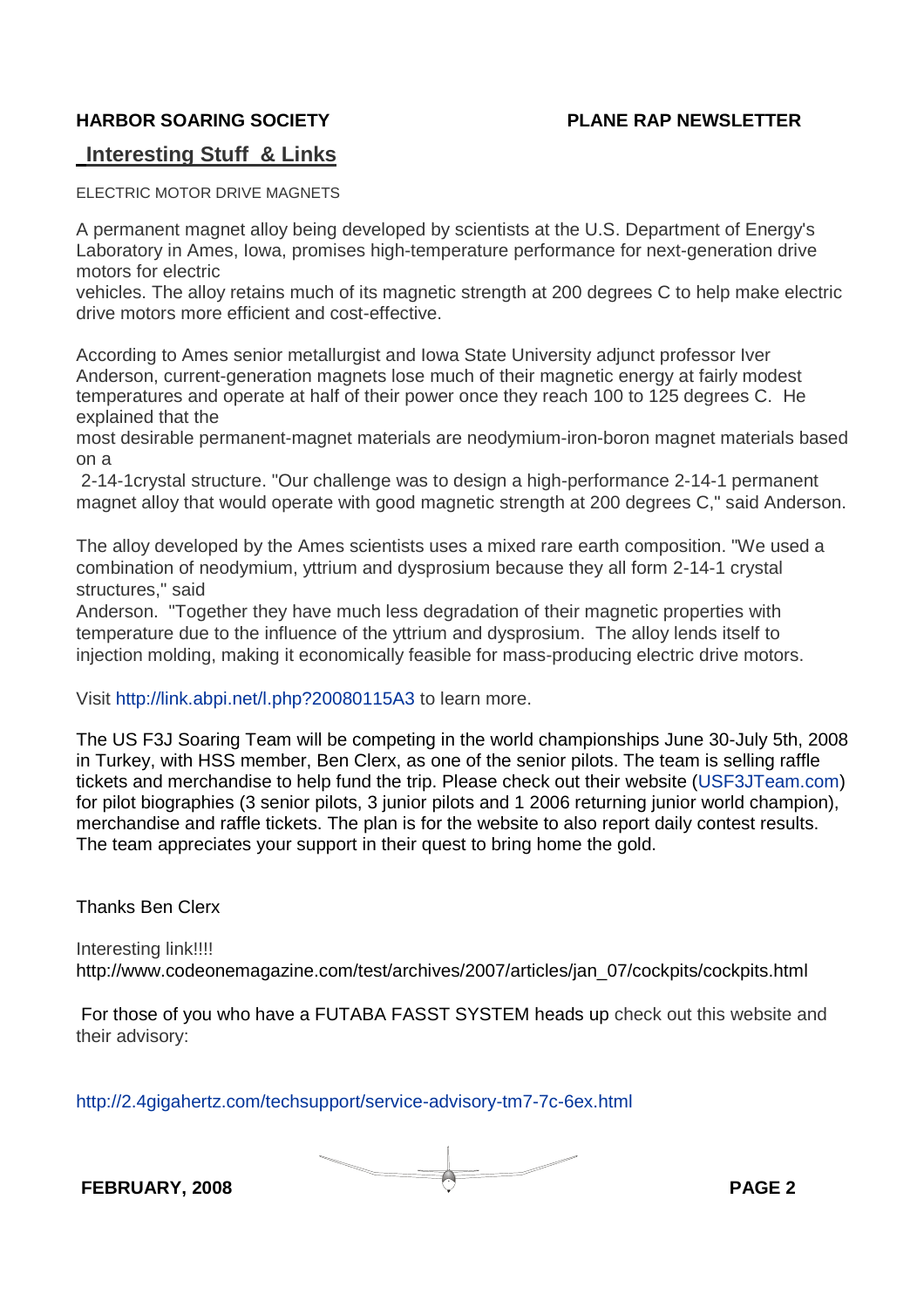### **Club Business**

This is an e-mail that I received from the City. Just a heads up we all need to make sure we have a City permit and are wearing it when we are flying our model air craft. The Park Ranger will be checking!

#### Hi Matt,

A gentleman came in today to complain about the guys who fly most mornings before 8am at Fairview Park. He said that many of them fly the bigger planes and never get a permit to fly. I thought I would pass along this information to you to share with your team. This is the  $3^{rd}$  or  $4^{th}$  time I have heard this complaint from the other guys who fly the model airplanes out there. Please pass along this information. Thanks for anything you can do to issue citations.

# Ruth

Ruth A. Raheb, Recreation Supervisor

77 Fair Drive, Costa Mesa , CA 92626

Phone: (714) 754-5653 Fax: (714) 754-5166

E-mail: Rraheb@ci.costa-mesa.ca.us

*We create community through people, parks and programs.*

#### **HSS - City of Costa Mesa Meeting**

Jim Hanson, HSS President and John Anderson, HSS General Director, at their request, met with Robert Staples, Fairview Park Director on January 16, 2008 to review the previous year and consider the new year as regards flying at Fairview Park.

The meeting began by responding to the City's request for aerial photos of the vernal ponds by providing (in disk and e-mail formats) some excellent aerial photos supplied by Jim Ward (thanks Jim!) and Jim Hanson (thank you too!).

As regards the vernal ponds, in late January, the City will be reviewing their contractor's design plans for the vernal pond restoration program. HSS has requested and will be granted the opportunity to review these plans. No direct impact is anticipated on the flying activities. However, this project may provide an opportunity to further improve and possibly expand (widen) the runway area.

HSS's plans for field maintenance were discussed - including the club's potential acquisition and use of an adjustable

**FEBRUARY, 2008 PAGE 3**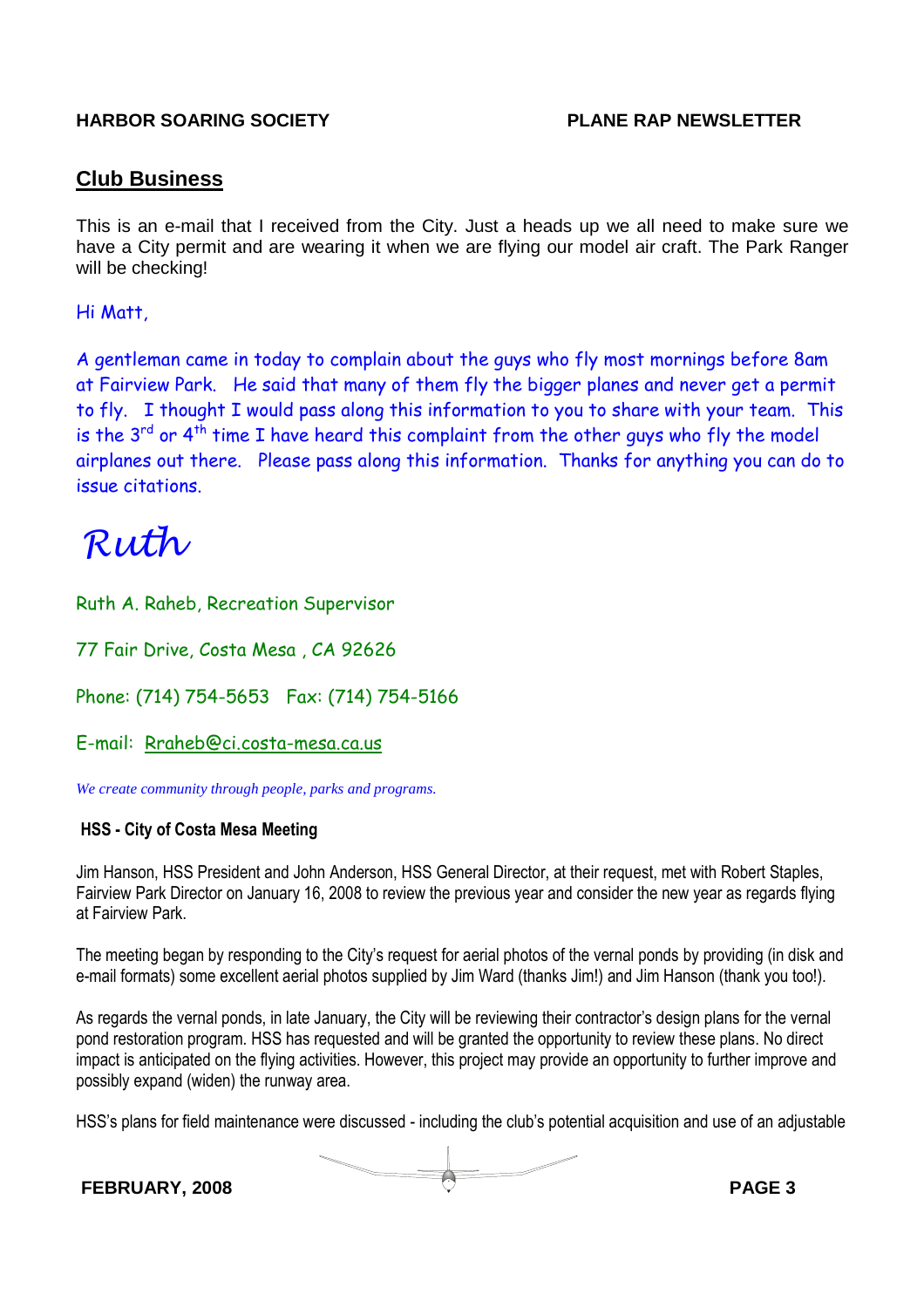scraper. John Anderson suggested that HSS consider application for an AMA grant for the needed equipment (must submit by March).

Jim Hanson noted that there appeared to be some confusion and difficulties regarding obtaining City-issued pilot permits on Saturday. Robert Staples is following up on that issue.

Jim further noted that there continues to be a potential safety issue - with classes from adjacent Waldorf school crossing the field despite communication in that regard from both HSS and the City. Robert Staples will follow up.

Jim noted that the wind sock has been raised (mounted temporarily near the kiosk). Jim will work with Robert Staples to possibly provide additional support banding now and relocation to another area later - possibly collocated with the new frequency board due to be available in May.

Jim and John introduced possible insurance and administrative concerns arising from AMA' s new Park Flyer Program. Robert Staples will review the provide materials and advise us as to the City's position. The AMA program would still provide the needed amount of insurance; but there are some questions as to its applicability and enforcement which need to be considered.

HSS club meeting days/dates were discussed as regards the use of the City room; but no change has been made as yet.

John noted that the HSS Fun Fly was scheduled for April 20<sup>th</sup> and invited Robert (and other City folks) to join us. Unfortunately Robert will be in Hawaii; but has expressed interest in John's suggestion for a "City Appreciation Day" perhaps in May. The City will also be looking for HSS support for the "Paws in the Park" program June 7th in Fairview Park (we should definitely help out - more on this later).

The meeting concluded with the shared feeling that despite a very few relatively minor "issues" ; 2007 was a fine year for flying - without major incident; and we will look forward to working together for an even better 2008.

#### **Minutes of the Harbor Soaring Society January 9, 2008**

Officers present: Jim Hanson-President; Karl Hawley-Vice President; John Anderson-General Director

The business meeting was short; most business having been conducted at the previous special board meeting on January 4th (see "HSS Special Baord Meeting" in this newsletter).

Jim Hanson highlighted a few points from that board meeting and noted that he and John Anderson were to meet with Robert Staples, Fairview Park Administrator in the near future to review various points including the AMA Park Flyer Program - as it may affect the City Permit Program (see "HSS-CITY Meeting" in this newsletter).

Karl reported on his planning for an HSS Fun Fly on April 20th. Ross Thomas discussed his planning for an RES Woody event later in Spring.

The business meeting was closed followed by a a general discussion including a welcome back for Frank Colver, a returning HSS cofounder and early president. Frank showed his original HSS membership card and offered a few comments on the "early days". (Welcome back Frank, we hope to hear much more from you as regards those early days and your many interesting activities).

**FEBRUARY, 2008 PAGE 4**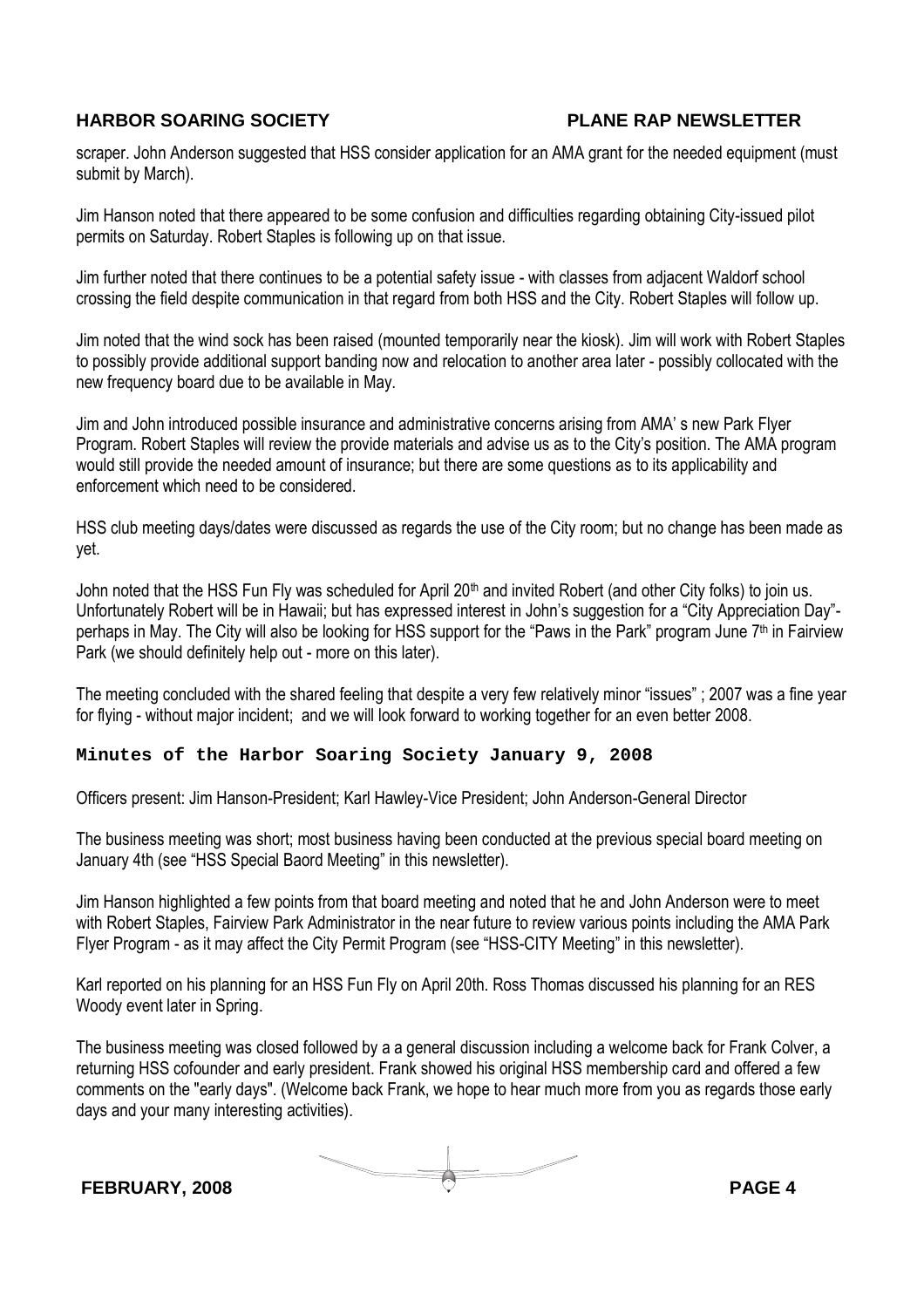Jim Hanson and the general membership helped John Anderson trouble-shoot the disconcerting in-flight motor outages of his Sopwith Camel - using his newly purchased watt meter. The demonstration found that indeed the defective flight pack battery was performing poorly under load. A spirited discussion of battery selection followed with everyone offering opinions and recommendations.

Jim Hanson then proceeded with a well-received demonstration of various standard and special soldering techniques as applicable to projects ranging from battery packs to landing gear assemblies.

Dennis Anderson offered yet another of his fine show-and-tells, this month's subject being his new Hanger 9 Curtis P-40 having a 64.6" span; 9.5 pound flying weight; e-flite 60 power/Thunder Power 4500 maH 6SX battery (960 watts); and Century Jet retracts.

Apparently inspired, other members expressed interest in bringing their special projects for subsequent show-andtells. (Stay tuned!).





#### Dennis Anderson with his Curtis P-40. Karl, John, & Jim test John's Sopwith Camel battery.

## **Model Class Tackles "Triphibian"**

Our General Director, John Anderson, is a volunteer instructor for the Sea Scout youth aviation class each Wednesday at the Newport Beach Sea Scout Base. Currently, the 8-member class is finishing their work on the challenging subject of an e-powered free-flight "Triphibian" - a land/sea/air vehicle. As of this writing they have successfully finished test-gliding their various original (and somewhat unique) designs and are now doing the final component installation/wiring. Their projects should be completed in late January/early February - at which point the students will present their research, design documentation, and flying models to staff, parents, interested HSS members - and hopefully the local developer of a new full-sized air-car now flying. Stay tuned. Previously in 2007, the students have successfully tackled a variety of design/build/fly projects including simple models of "space planes";" fire-fighting aircraft"; and even Halloween-themed catapult gliders (bats, witches, and "pumpkins"-which flew great!).

On occasion some of the students visit the field to get acquainted with the "real world" of modeling and get experience with RC orientation flights - thanks to Karl Hawley and Ted Broberg of our Training Committee. Please help us make these kids feel welcome and encourage their modeling efforts - they're the future!

**FEBRUARY, 2008 PAGE 5**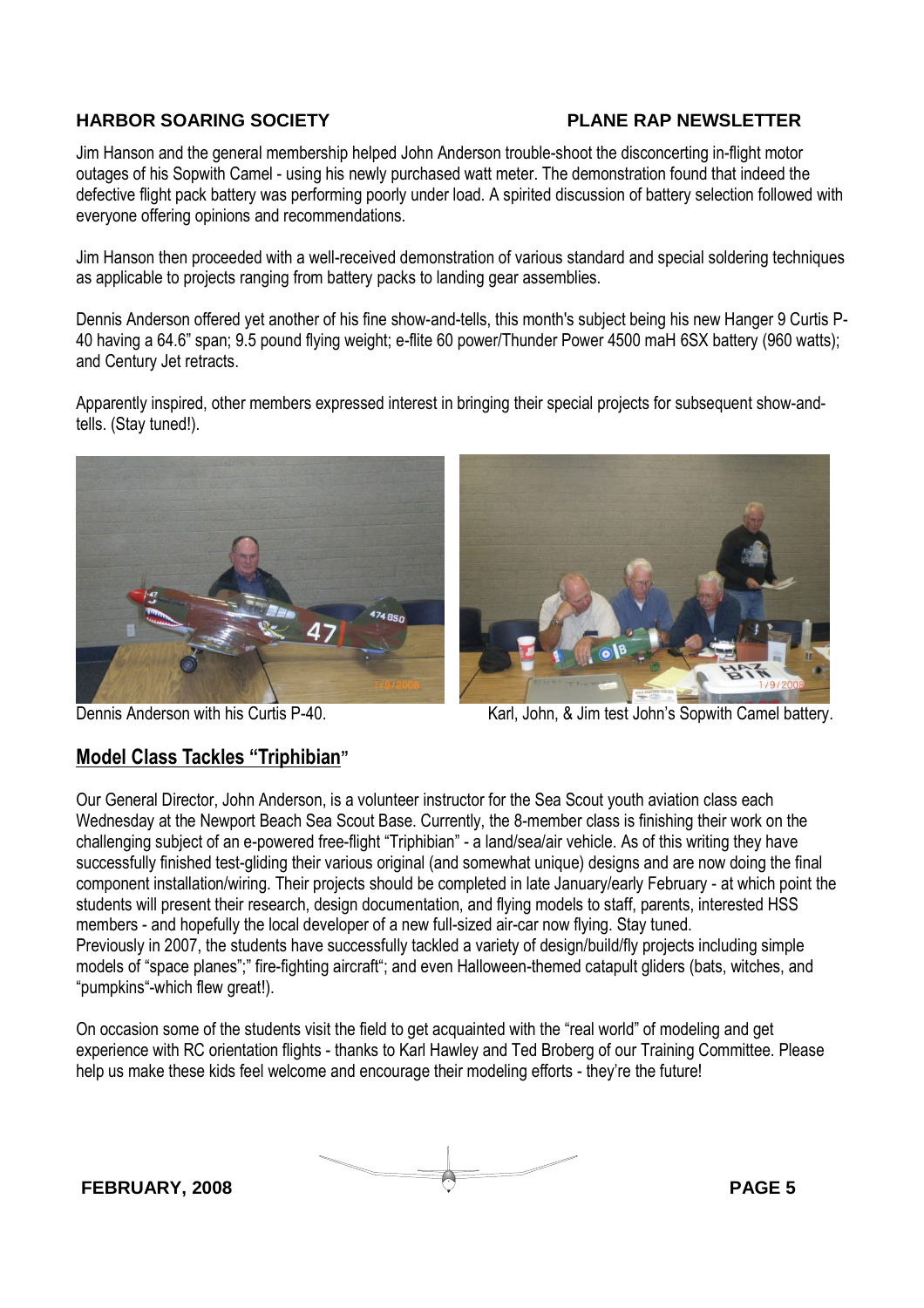SAMPLE PRELIMINARY "TRIPHIBIAN" DESIGNS SAMPLE PRELIMINARY \* I RIPHIBIAN" DESIGNS<br>Final models are e-powered, profile-foam, free-flights with sponge nose-guards...for indoor flight testing!



#### **Club Meetings**

Karl Hawly is looking for anyone who is willing to speak, do a show and tell, or a how to demonstration, on any topics related to our hobby, at one of our club meetings. Any persons interested contact Karl Hawley at (949) 574-9379 or talk to him at the flying field.

#### **Classified Ads**

#### *If you wish to place a free ad in our news letter contact our editor Gary Gullikson! See list of Club officers.*

Tim Beegan, HSS Member: Do you have a need for machine work? I can do small parts for R/C planes. Call me at (949) 646-6285 or see me at the field for consulting.

**FEBRUARY, 2008 PAGE 6**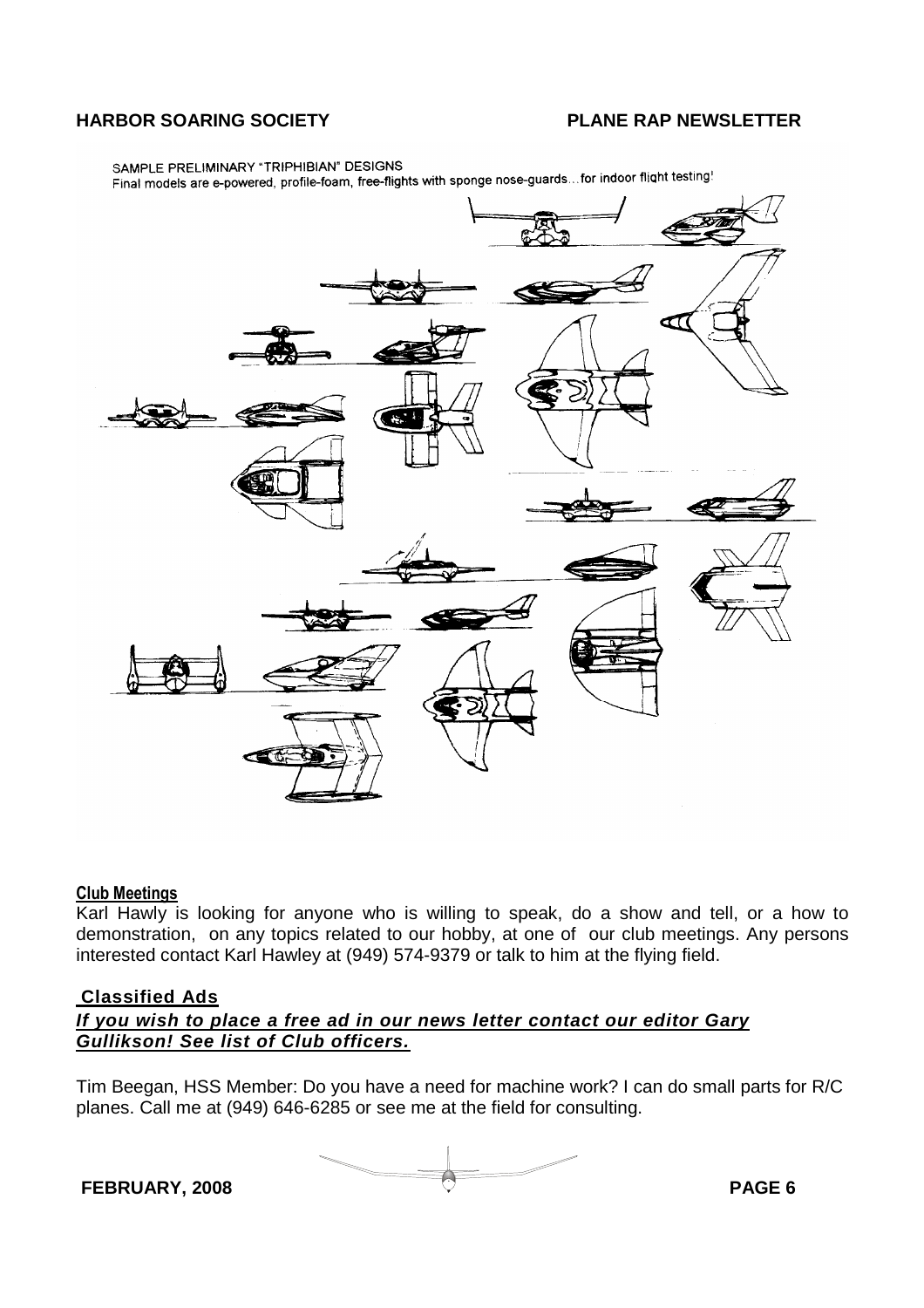#### **HSS Sponsors**

The following companies are the proud sponsors of Harbor Soaring Society. They give us special offers. In return, please support them, and mention that you saw them advertised in the HSS Plane Rap newsletter.

# **COMPOSITE SPECIALTIES F3X.COM**

## IMPORTER OF WORLD CLASS F3B/F3F/F3J COMPETITION SOARING MSCHINES Tom Copp (949)645-7032 tom@f3x.com



**FEBRUARY, 2008 PAGE 7**